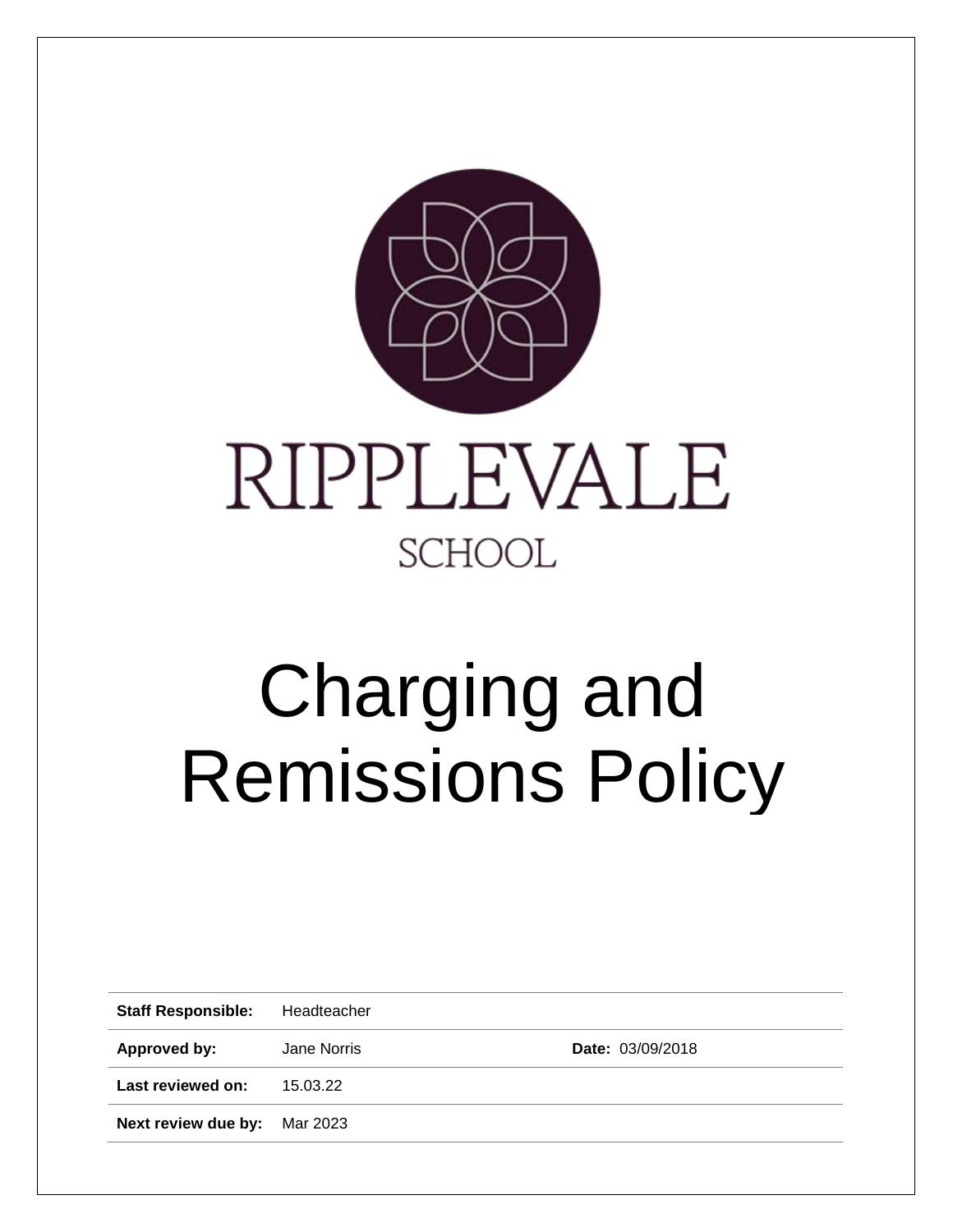#### **Ripplevale School Charging and Remissions Policy**

### *'Ripplevale School provides a caring learning environment where our students make meaningful progress, relative to their individual starting points. Our aim is to encourage them to develop appropriate personal, social and employable skills enabling them to become confident, independent and aspiring young people.'*

Ripplevale School is an independent Special School. The school aims to meet the needs of students with Autism and associated conditions, who may have additional learning difficulties. Students are referred by their Local Educational Authority who will be responsible for the funding of any agreed placement. The School will accept privately funded students with ASD.

### **Introduction**

All education during school hours is free. We do not charge for any activity undertaken as part of the student's EHCP or provision plan.

## **Prohibition of Charges**

The School recognises that the legislation prohibits charges for the following:

- Education provided during school hours (including the supply of any materials, books, instruments or other equipment).
- Education provided outside school hours if it is part of the National Curriculum, or part of a syllabus for a prescribed public examination that the student is being prepared for at the school, or part of religious education.
- Tuition for students learning to play musical instruments if the tuition is required as an essential part of the National Curriculum.
- Entry for a prescribed public examination, if the student has been prepared for it at the school.
- Education provided on any trip that takes place during *or out of* school hours.
- Education provided on any trip that takes place outside school hours if it is part of the National Curriculum, or part of a syllabus for a prescribed public examination that the student is being prepared for at the school, or part of the school's basic curriculum for religious education.
- Supply teachers to cover for those teachers who are absent from school accompanying students on a residential trip
- Transporting registered students to or from the school premises, where the local education authority has a statutory obligation to provide transport.
- Transporting registered students to other premises where the Senior Leadership Team have arranged for students to be educated.
- Transport provided in connection with an educational trip.

#### **Voluntary Contributions**

When organising school trips or visits to enrich the curriculum and the educational experience of the students, Ripplevale School does not expect parents/carers to contribute other than pre-discussed pocket money. The following is an example list of additional activities organised by the school:

- Visits to museums.
- Sporting activities which require transport expenses.
- Outdoor adventure activities.
- Musical or theatre events.